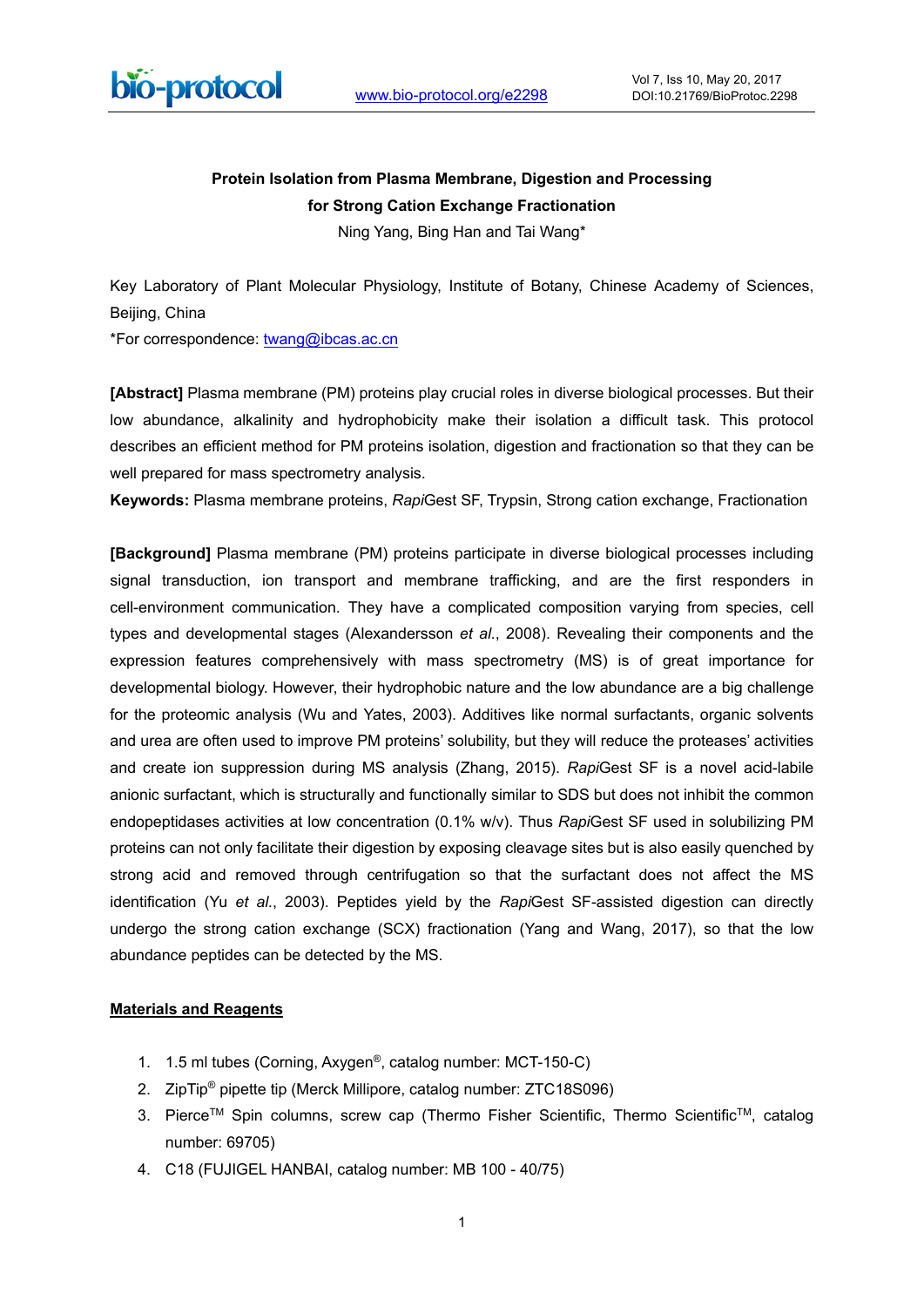# bio-protocol

- 5. Tris (2-carboxyethyl) phosphine hydrochloride solution, 0.5 M, pH 7.0 (TCEP) (Sigma-Aldrich, catalog number: 646547)
- 6. Formic acid (Sigma-Aldrich, catalog number: 94318)

 $\overline{a}$ 

- 7. Acetonitrile (Sigma-Aldrich, catalog number: 34851)
- 8. *Rapi*Gest SF surfactant (WATERS, catalog number: 186001861)
- 9. Iodoacetamide (Sigma-Aldrich, catalog number: I1149)
- 10. Trypsin (Roche Diagnositics, catalog number: 11418025001)
- 11. Potassium phosphate dibasic trihydrate (K2HPO43H2O)
- 12. Potassium phosphate monobasic (KH2PO4)
- 13. Phosphoric acid (H3PO4)
- 14. Ammonium chloride (Sigma-Aldrich, catalog number: A9434)
- 15. Hydrochloric acid (HCl)
- 16. 0.5 M iodoacetamide stock (see Recipes)
- 17. 0.1 μg/μl trypsin stock (see Recipes)
- 18. 50 mM potassium phosphate buffer, pH 7.8 (see Recipes)
- 19. 100 ml solvent A (5 mM NH4Cl, 25% [v/v] acetonitrile, pH 3.0) (see Recipes)
- 20. 100 ml solvent B (500 mM NH4Cl, 25% [v/v] acetonitrile, pH 3.0) (see Recipes)

### **Equipment**

- 1. 2 μl, 10 μl, 100 μl, 1,000 μl Pipetman (Gilson, France)
- 2. Optimal MAX-XP ultracentrifuge (Beckman Coulter, model: Optimal MAX-XP)
- 3. AKTA purifier-10 (GE Healthcare, model: AKTApurifier 10)
- 4. ISS 110 SpeedVac System (Thermo Fisher Scientific, Thermo ScientificTM, model: ISS 110)
- 5. PolySULFOETHYL ATM columns, 2.1 x 200 mm, 5 μm particles, 300 Å poresize (PolyLC, catalog number: 202SE05)

### **Software**

1. UNICORN 5.2 software (GE Healthcare, USA)

### **Procedure**

- A. Plasma membrane protein preparation
	- 1. Suspend the plasma membrane (PM) pellets (isolated according to Han *et al.*, 2010) with 100 μl 50 mM potassium phosphate buffer, pH 7.8.

*Note: The recommended PM protein concentration is 1 μg/μl. This protocol set 100 μg PM protein as an example, so use 100 μl buffer to suspend the pellets.*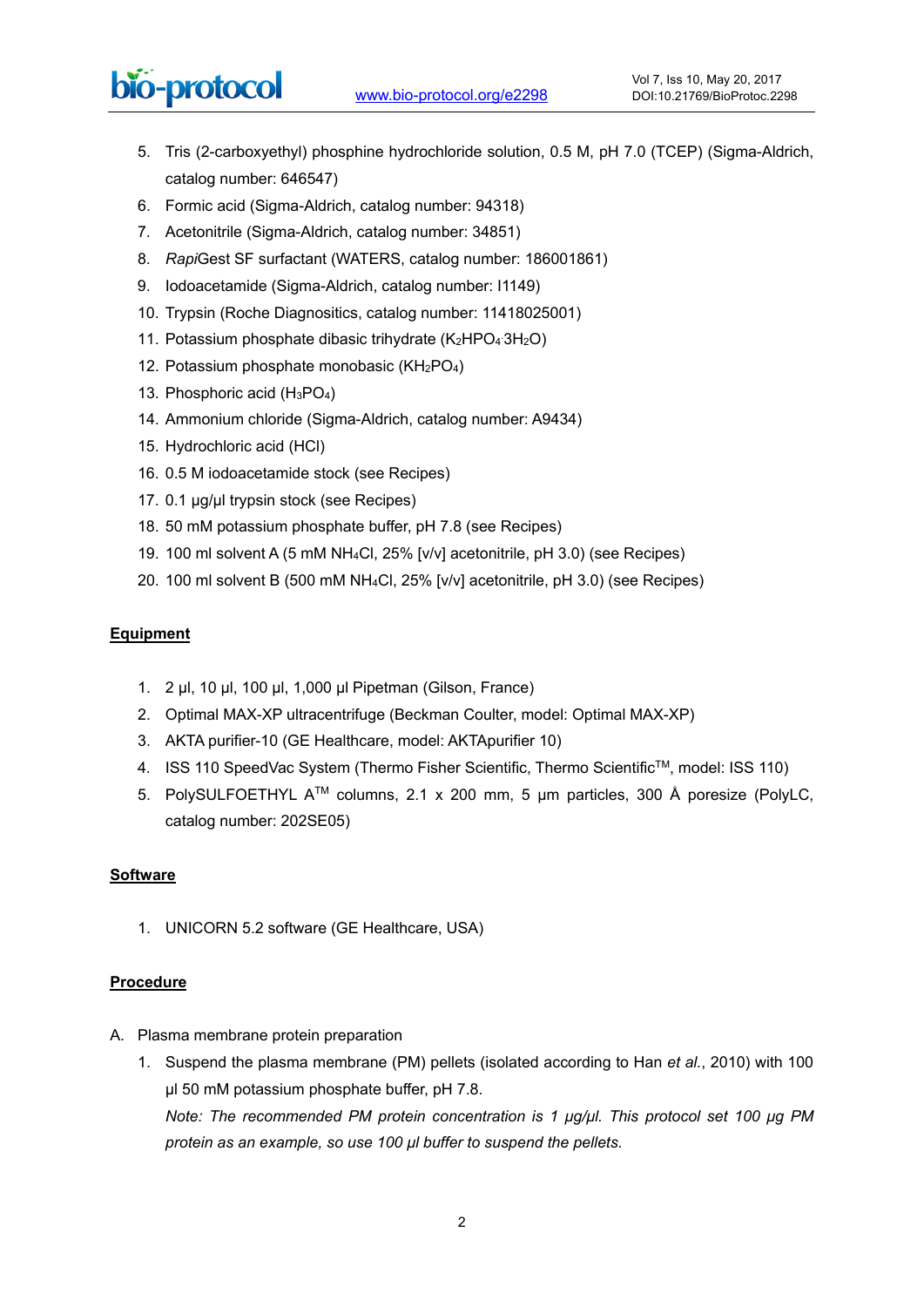## bio-protocol  $\overline{a}$

2. Add 25 μl 1% (w/v) *Rapi*Gest SF stock to the working concentration of 0.2% (w/v), mix well and then boil the mixture at ~100 °C for 5 min to dissolve proteins from PM. *Note: RapiGest SF is an acid labile denaturant (Figure 1A) which could solubilize and unfold* 

*proteins to make them more amenable for cleavage (Figure 1B). The recommended RapiGest SF* working concentration is 0.1% (w/v). For PM proteins increase the incubation time (at 37 °C, *up to 1 h is safe; at 100 °C, 5 min is enough) or use higher RapiGest SF concentration (up to 0.5% [w/v] is safe) could make the following digestion more efficient.*



**Figure 1. Working principle of** *Rapi***Gest SF surfactant.** A. *Rapi*Gest SF can be easily broken down by acidification and then removed by centrifugation. B. *Rapi*Gest SF is a mild denaturant which making proteins more amenable for cleavage without disrupting the endoproteases activity. Pictures were downloaded from the official website of Waters: [\(http://www.waters.com/waters/en\\_US/RapiGestSFSurfactant/nav.htm?locale=/&cid=1000941\)](http://www.waters.com/waters/en_US/RapiGestSFSurfactant/nav.htm?locale=/&cid=1000941)

- 3. Cool down the mixture to room temperature (RT) for the following digestion.
- B. Plasma membrane protein digestion
	- 1. Reduction: add 2.5 μl 0.5 M TCEP, pH 7.0 to the protein mixture to a working concentration of 10 mM, mix them gently and then incubate at 56 °C for 1 h.
	- 2. Alkylation: cool down the mixture to RT, and add 14 μl 0.5 M iodoacetamide stock to a working concentration of 50 mM, mix them gently and then incubate at RT, dark, for 45 min.
	- 3. Digestion: add 20 μl 0.1 μg/μl trypsin stock to the protein mixture to a working concentration of 1:50 (w/w), mix them gently and then incubate at 37 °C for 12 h.
	- 4. Acidification: add 0.5 μl formic acid to the mixture to a working concentration of 0.2-0.5% (v/v) (pH < 2), incubate at 37 °C for 30-45 min, then centrifuge at 4 °C, 20,000 *x g* for 20 min to remove *Rapi*Gest SF. Discharge the pellets, transfer the supernatant to a new tube.
	- 5. Desalting: use C18 filled spin column to concentrate and purify the peptides mixture.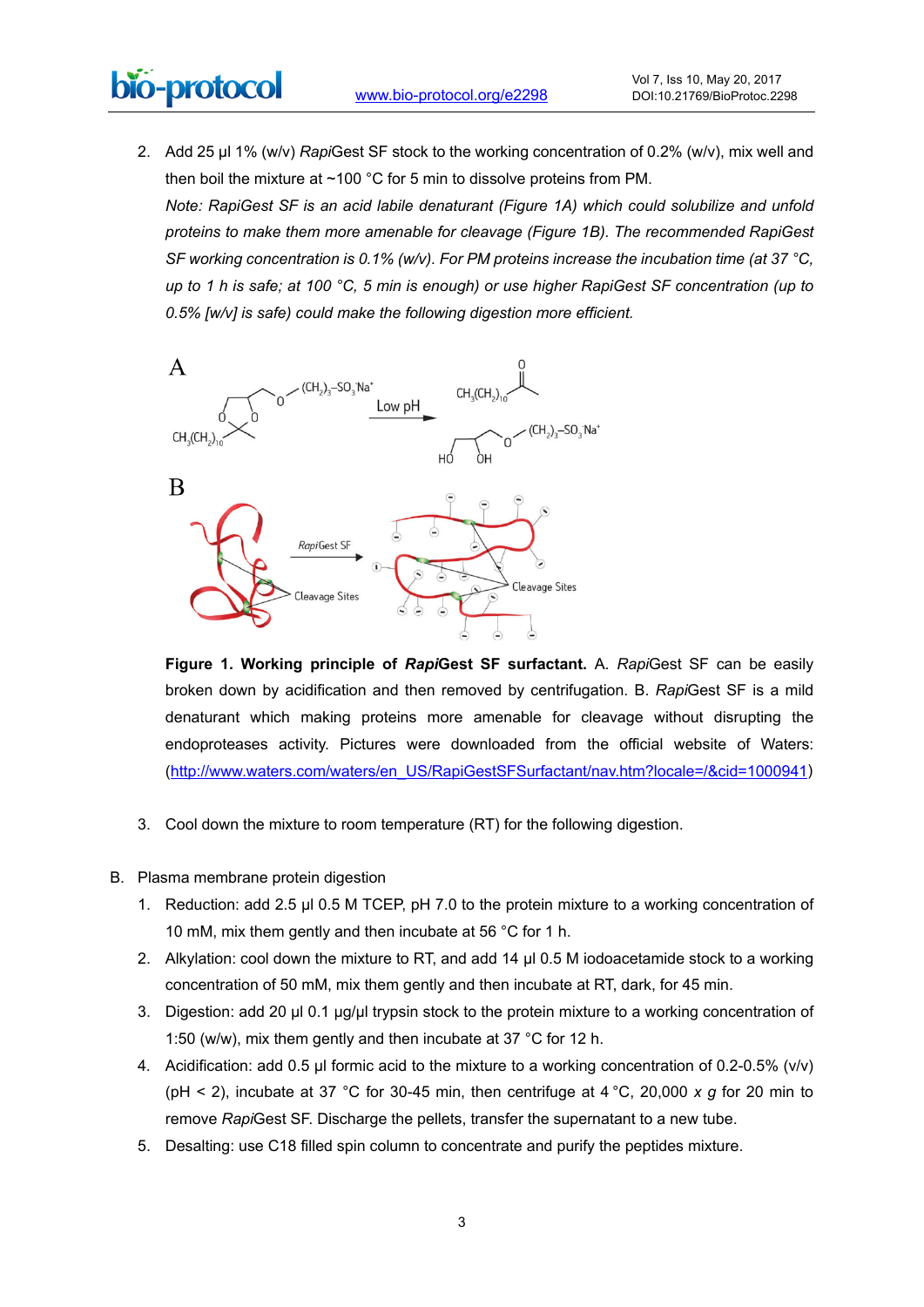*Note: If the peptides mixture is less than 5.0 μg, please use ZipTip® pipette tip to do the desalting.*

- 6. Put the purified peptides mixture into SpeedVac system to lyophilize for the following fractionation use.
- C. Peptides mixture fractionation

 $\overline{a}$ 

The following protocol was modified from Zhu *et al.* (2009). It performs on the AKTA purifier-10 system with the strong cation exchange (SCX) PolySULFOETHYL A™ column.

- 1. Resuspend the lyophilized peptides mixture in solvent A.
- 2. Run solvent B for 20 min, then solvent A for 30 min through the AKTA purifier-10 system to balance the PolySULFOETHYL A™ column.
- 3. Load the suspended peptides and run the following gradient at a flow rate of 200 μl/min, collect the products in every 2 min.
	- 0-5 min: 100% solvent A
	- 5-95 min: 0-60% solvent B
	- 95-115 min: 60%-100% solvent B
	- 115-145 min: 100% solvent B
	- 145-155 min: 100% solvent A
- 4. Run ddH2O for 20 min, then 100% acetonitrile for 10 min to store the column.
- 5. Pool the products according to the 214 nm UV absorption peak (Figure 2).



**Figure 2. SCX fractionation of peptides mixture from rice mature pollen grain.** According to the 214 nm UV absorption peak, the peptides mixture can be pooled into 14 fractions for LC-MS/MS analysis.

- 6. Use C18 spin column or ZipTip® pipette tip to purify the combined products.
- 7. Lyophilize the purified products for mass spectrometry identification.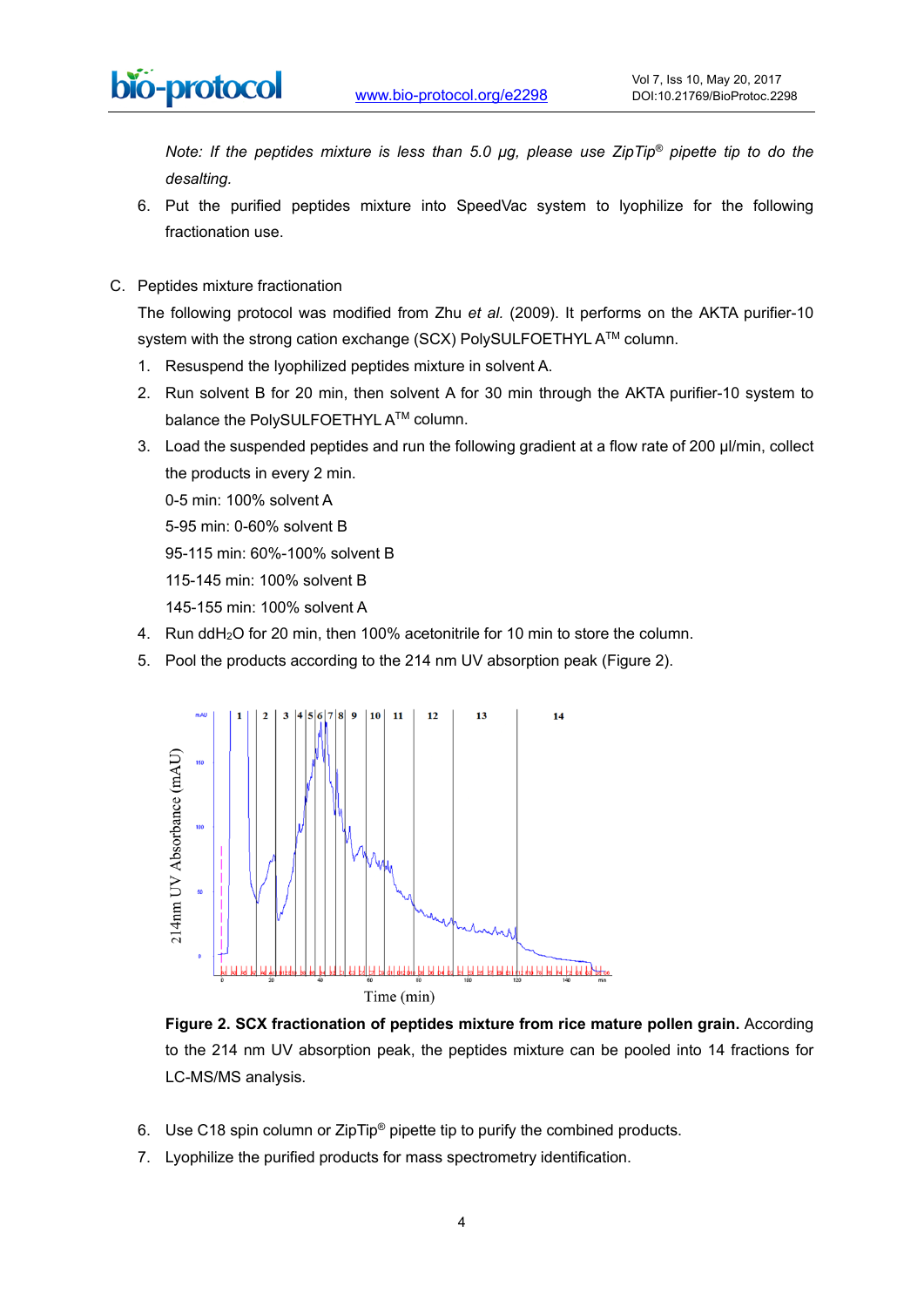

### **Data analysis**

The SCX separated peptides were monitored by their 214 nm UV absorption peak through the UNICORN 5.2 software (GE Healthcare, USA).

### **Notes**

After SCX fractionation, the repooled peptides contains a high concentration of salts. Don't forget to do the desalting procedure through C18 spin column or ZipTip® pipette tip, or the following mass spectrometry identification will be affected.

#### **Recipes**

- 1. 1% (w/v) *Rapi*Gest SF stock Dissolve 1 mg of lyophilized *Rapi*Gest SF powder in 100 μl ddH2O, store at -20 °C
- 2. 0.5 M iodoacetamide stock Dissolve 46 mg of iodoacetamide powder in 500 μl ddH2O, use immediately
- 3. 0.1 μg/μl trypsin stock Dissolve 25 μg of trypsin powder in 250 μl ddH2O, store at -20 °C
- 4. 200 ml 50 mM potassium phosphate buffer, pH 7.8

2.072 g K2HPO4 . 3H2O 0.125 g KH2PO4 Fill up to 200 ml with  $ddH<sub>2</sub>O$ Adjust pH to 7.8 with H3PO4

5. 100 ml solvent A (5 mM NH4Cl, 25% [v/v] acetonitrile, pH 3.0)

0.027 g NH4Cl

25 ml acetonitrile

Fill up to 100 ml with ddH2O

Adjust pH to 3.0 with HCl

6. 100 ml solvent B (500 mM NH4Cl, 25% [v/v] acetonitrile, pH 3.0)

2.675 g NH4Cl

25 ml acetonitrile

Fill up to 100 ml with  $ddH<sub>2</sub>O$ 

Adjust pH to 3.0 with HCl